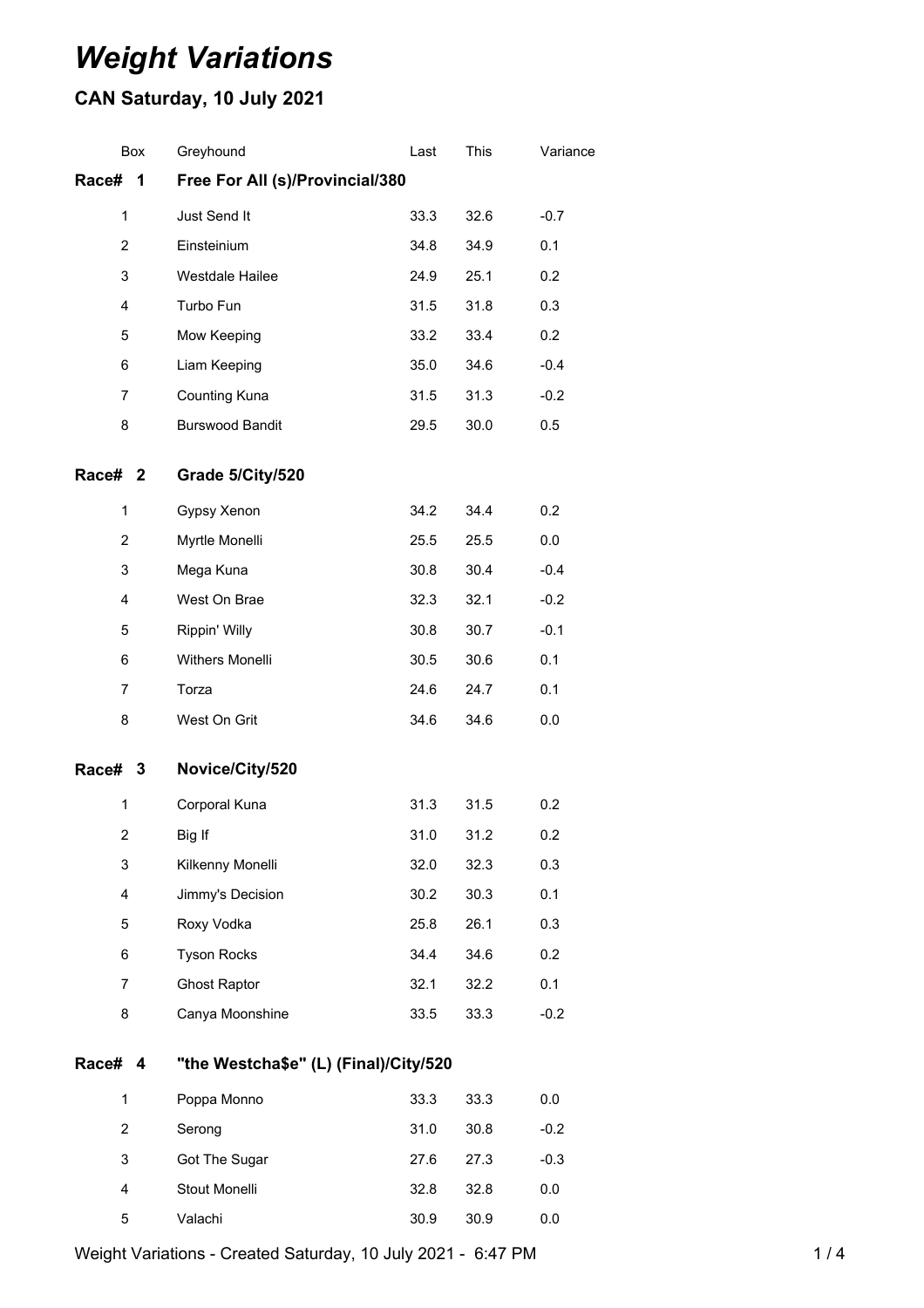### **CAN Saturday, 10 July 2021**

|                | Box | Greyhound                 | Last | This | Variance |
|----------------|-----|---------------------------|------|------|----------|
| 6              |     | Mambo Monelli             | 29.9 | 30.0 | 0.1      |
| 7              |     | Got The Swagger           | 36.6 | 36.4 | $-0.2$   |
| 8              |     | Manzu                     | 31.7 | 31.7 | 0.0      |
| Race# 5        |     | Free For All (s)/City/520 |      |      |          |
| 1              |     | Veyron Star               | 26.5 | 26.5 | 0.0      |
| $\overline{2}$ |     | Redcap Monelli            | 34.0 | 34.0 | 0.0      |
| 3              |     | Chimera Monelli           | 31.6 | 31.9 | 0.3      |
| 4              |     | Super Zoom Jake           | 32.9 | 32.7 | $-0.2$   |
| 5              |     | Jackson County            | 32.8 | 32.5 | $-0.3$   |
| 6              |     | Stargazer                 | 32.8 | 32.9 | 0.1      |
| 7              |     | Sir Monty                 | 31.4 | 31.8 | 0.4      |
| 8              |     | Rippin' Memphis           | 26.2 | 26.1 | $-0.1$   |
| <b>Race#</b>   | 6   | <b>Mixed 4/5/City/520</b> |      |      |          |
| 1              |     | Ruby Monelli              | 24.5 | 24.5 | 0.0      |
| $\overline{2}$ |     | Rambo's Boy               | 34.3 | 34.4 | 0.1      |
| 3              |     | Pixie Monelli             | 26.2 | 26.0 | $-0.2$   |
| 4              |     | Rippin' Purton            | 28.4 | 28.3 | $-0.1$   |
| 5              |     | Lilly Lana                | 28.9 | 28.8 | $-0.1$   |
| 6              |     | Sapphire Rose             | 27.7 | 27.8 | 0.1      |
| $\overline{7}$ |     | Lee Ali                   | 27.4 | 27.5 | 0.1      |
| 8              |     | Owl Jai                   | 30.5 | 31.0 | 0.5      |
| Race# 7        |     | Free For All/City/715     |      |      |          |
| $\mathbf{1}$   |     | Van Buren                 | 33.4 | 33.7 | 0.3      |
| 2              |     | Weblec Bloom              | 27.2 | 26.9 | $-0.3$   |
| 3              |     | West On Magada            | 26.8 | 26.6 | $-0.2$   |
| 4              |     | Jett's Cracker            | 29.3 | 29.2 | $-0.1$   |
| 6              |     | Lashes Monelli            | 27.0 | 26.9 | $-0.1$   |
| 7              |     | Wynburn Burner            | 32.0 | 32.1 | 0.1      |
| 8              |     | West On Mia               | 26.4 | 26.4 | 0.0      |
| <b>Race#</b>   | 8   | Grade 5/Provincial/520    |      |      |          |
| $\mathbf{1}$   |     | Bohemian Fun              | 30.5 | 30.4 | $-0.1$   |
| $\overline{2}$ |     | Malawi Monelli            | 34.5 | 35.3 | 0.8      |
| 3              |     | Polly's Ariana            | 26.1 | 26.7 | 0.6      |
| 4              |     | Driftin' Away             | 36.0 | 36.1 | 0.1      |

Weight Variations - Created Saturday, 10 July 2021 - 6:47 PM 2/4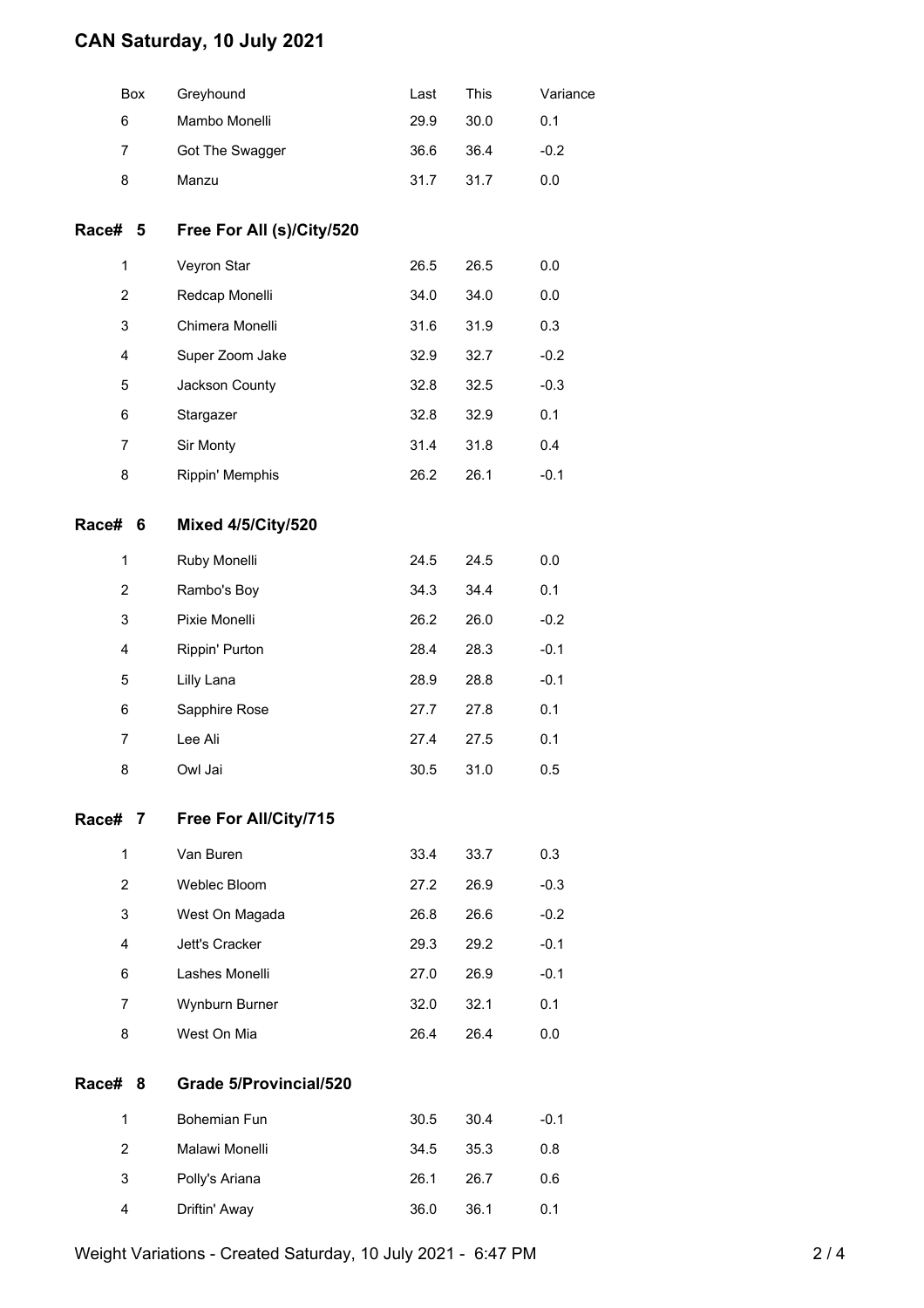### **CAN Saturday, 10 July 2021**

|                | Box            | Greyhound                           | Last | This | Variance |  |  |
|----------------|----------------|-------------------------------------|------|------|----------|--|--|
|                | 5              | Owl Sky                             | 23.9 | 24.2 | 0.3      |  |  |
|                | 6              | Ray Keeping                         | 32.6 | 32.7 | 0.1      |  |  |
|                | 7              | Moruga Scorpion                     | 29.9 | 29.5 | $-0.4$   |  |  |
|                | 8              | Bonanza Monelli                     | 30.4 | 30.6 | 0.2      |  |  |
| Race#          | 9              | Maiden/City/520                     |      |      |          |  |  |
|                | 1              | Circuit Hassler                     | 33.1 | 33.3 | 0.2      |  |  |
|                | $\overline{2}$ | Sunset Whistler                     | 32.1 | 31.2 | $-0.9$   |  |  |
|                | 3              | Diamond Pete                        | 33.2 | 33.2 | 0.0      |  |  |
|                | 4              | Keeping Tux                         | 32.9 | 32.6 | $-0.3$   |  |  |
|                | 6              | Fabriola Dill                       | 25.4 | 25.8 | 0.4      |  |  |
|                | 7              | Bad Boy Jack                        | 35.4 | 35.2 | $-0.2$   |  |  |
|                | 8              | Mustang Max                         | 31.6 | 31.8 | 0.2      |  |  |
| <b>Race#10</b> |                | Mixed 4/5 (mid Dist)/Provincial/600 |      |      |          |  |  |
|                | $\mathbf{1}$   | Beck's Monelli                      | 28.0 | 28.2 | 0.2      |  |  |
|                | $\overline{2}$ | Shamrock Boy                        | 32.4 | 32.4 | 0.0      |  |  |
|                | 3              | Nangar Abby                         | 25.1 | 25.3 | 0.2      |  |  |
|                | 4              | Noir Star                           | 28.1 | 27.9 | $-0.2$   |  |  |
|                | 6              | Speed Missile                       | 27.4 | 27.5 | 0.1      |  |  |
|                | 7              | Razor's Edge                        | 34.3 | 33.9 | $-0.4$   |  |  |
|                | 8              | <b>Emerley Nera</b>                 | 30.8 | 30.6 | $-0.2$   |  |  |
| Race# 11       |                | Grade 5/Provincial/380              |      |      |          |  |  |
|                | $\mathbf{1}$   | Romario                             | 32.9 | 33.1 | 0.2      |  |  |
|                | $\overline{c}$ | Uno Carla                           | 27.7 | 28.5 | 0.8      |  |  |
|                | 9/3            | Zipping Jade                        | 28.8 | 29.1 | 0.3      |  |  |
|                | 4              | Fire Fly Ted                        | 34.9 | 35.0 | 0.1      |  |  |
|                | 5              | Akali                               | 26.7 | 26.3 | $-0.4$   |  |  |
|                | 6              | Curium                              | 28.4 | 28.3 | $-0.1$   |  |  |
|                | 7              | Magical Fun                         | 27.3 | 27.4 | 0.1      |  |  |
|                | 8              | <b>Vegas Rules</b>                  | 31.3 | 31.1 | $-0.2$   |  |  |
| <b>Race#12</b> |                | Novice/Provincial/380               |      |      |          |  |  |
|                | $\mathbf{1}$   | Global Road                         | 31.7 | 31.7 | 0.0      |  |  |
|                | $\overline{2}$ | Sensationalism                      | 32.0 | 32.3 | 0.3      |  |  |
|                | 4              | Gaggle Of Fun                       | 30.6 | 30.5 | $-0.1$   |  |  |
|                | 5              | Dodgem Barry                        | 30.1 | 30.3 | 0.2      |  |  |